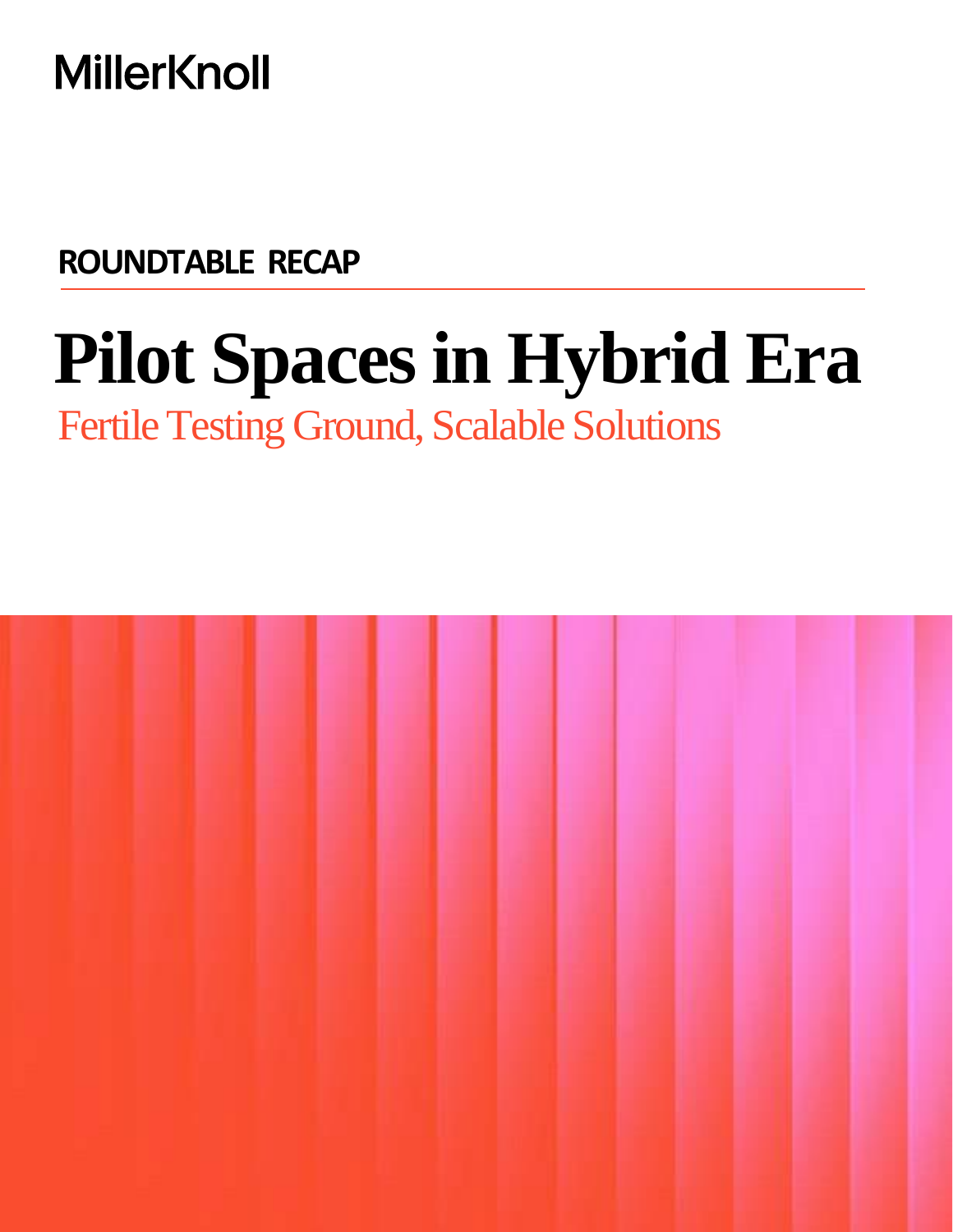

# HYBRID WORK **Many flavors and associated challenges**

Many organizations are exploring and adopting hybrid work strategies but aren't sure how to navigate the new complexities they encounter in the process. Faced with new options for where people work, planners are tasked with not only reimagining office environments for the new workplace ecosystem, but also with creating destination spaces that draw employees back, while providing an equitable experience for both remote and in-person team members.

MillerKnoll has found that small-scale pilots are a useful tool that bring clarity to the path forward. Piloting allows organizations to test new layouts, furniture, protocols and policies on a limited basis that can be measured, iterated and scaled.

Recently, we convened a peer-to-peer roundtable for workplace professionals to discuss their own pilot experiences and share best practices. Participants were all planning some variation of a hybrid workplace, typically averaging two or three days a week in the office. However, specific models, workplace strategies and protocols varied widely, as did overall goals relative to portfolio strategy and use of space.

Stages of implementation spanned a wide spectrum, as well. Some organizations were in the throes of a pilot, others had a plan in place that had not fully rolled out, and others were still considering options. Yet, despite variations in timing, strategies, and organizational priorities across multiple industries, a few general themes emerged.

Here we look through the three lenses of work: people, process and place, and summarize some common challenges, with solutions that have been explored by participants and MillerKnoll strategists.



# **PEOPLE**

#### **Engaging outside experts to get your people on board**

After a lifetime of the traditional workday and associated commute, panelists discussed the need to rethink what the "new" workday looks like, and the challenge of getting people on board with the new approach.

While some firms trained managers to introduce employees to the new hybrid workplace, other organizations added staff or partnered with outside specialists to manage training and upskilling, as well as support change management and culture development.

One roundtable participant shared how her federal agency teamed with a learning and development firm to help them proactively address the many challenges of the new workplace on a system-wide level. So far, the partnership has garnered great enthusiasm. "I love the idea of having that learning organization support. I think that it's a critical enabler," she said. "They have been an integral part of our work stream and workplace strategies, helping get our culture to a good place to work differently as far as hybrid work."

Another participant, who works at a technology organization, said that they hired an individual dedicated to managing education and rollout of new processes. Internal team members shadow participants wherever they are located – onsite in a meeting room or some remote location – to "see what the experience is like for them." Findings capture the voice of employee and are fed into a learning plan for the organization with the goal of ensuring optimal meetings.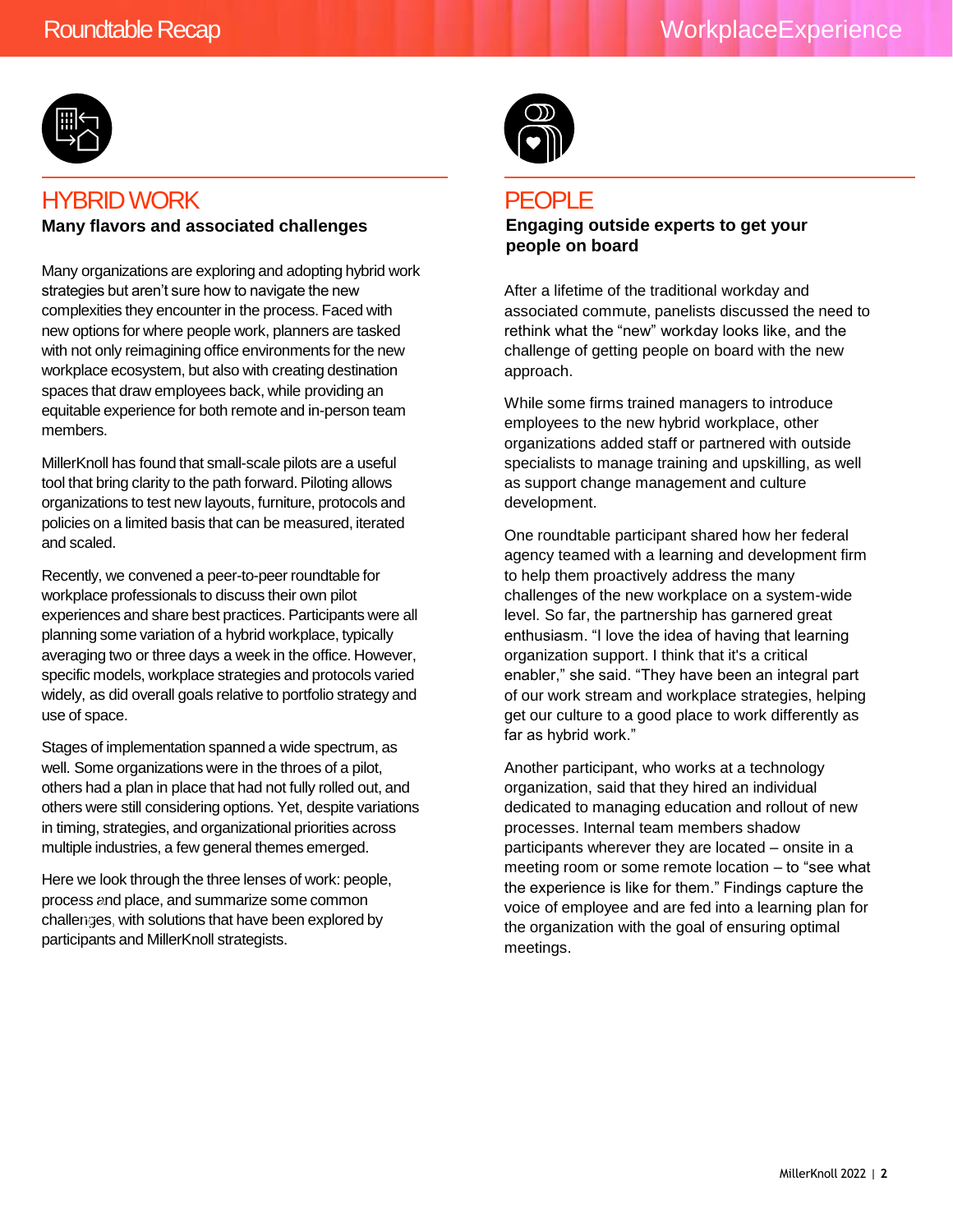# **Creating worker archetypes based on people's roles**

A participant from a leading university shared how the pandemic inspired them to change plans to build a new data science building. Instead, they adapted an existing office building that was unoccupied due to most employees working from home. Not only did the university avoid constructing a new learning facility, they also enabled the future creation of a centralized student hub of services in the process.

Because the new hub building would not accommodate all the staff, it required implementing a hybrid approach with some groups working from home some or all of the time. Working in tandem with JLL, the university embarked on a future-of-work study to create guidelines for office space that make a strong distinction between student-facing and non-student facing spaces, the university's architect explained.

To help prioritize planning, planners created four worker archetypes and an increased variety of spaces. "We have four 'flavors,'" the architect explained, encompassing campus, campus-friendly, remotefriendly or remote, with accompanying additional "flavors" of space in the new guidelines.

The spectrum will span an assigned, enclosed 120 square-foot office ("campus flavor") primarily for faculty, to an unassigned shared space with a higher ratio of staff to desks ("remote flavor") with two flavors (campus-friendly and remote-friendly) in between. The large-scale pilots have yet to be implemented, but the plans put the university ahead of many of its peers in solving for hybrid workplaces.

# **Ensuring equity for remote and onsite workers during meetings**

As a hybrid workplace becomes the norm, organizations report most employees expect that a virtual experience will remain an option. Thus, blended meetings are a reality going forward.

Yet solving for a blended audience remains one of the most difficult aspects of the hybrid work experience. Nearly every organization reported challenges in supporting meetings that combine inperson and remote attendees, which was both helped and hindered by video call technology.

Increasingly, leaders are realizing that adaptation goes beyond simply learning new technology to rethinking meetings entirely.

While pre-COVID-19 hybrid meetings might have found a large onsite team gathered around a Polycom speaker phone, and a lone caller out of sight, struggling to hear cross-conversation, today's video technology creates a different scenario. In many cases, the bulk of meeting participants are calling in from an individual laptop, and the onsite participants may be in the minority, often struggling to find an appropriate quiet and well-equipped venue to take video calls and meetings.

Additionally, the level playing field experienced when all meeting participants are on a laptop camera changes when some employees join in person. Relationships shift further when meetings take on activities that risk excluding some employees.

"As some people are coming in to do visioning sessions, and so on, that center of gravity now shifts to people in the room. But we still have team members who are unable to come in for whatever reason," a participant related.

"How do we level the playing field as a seamless experience between those that are online and those that are in person?"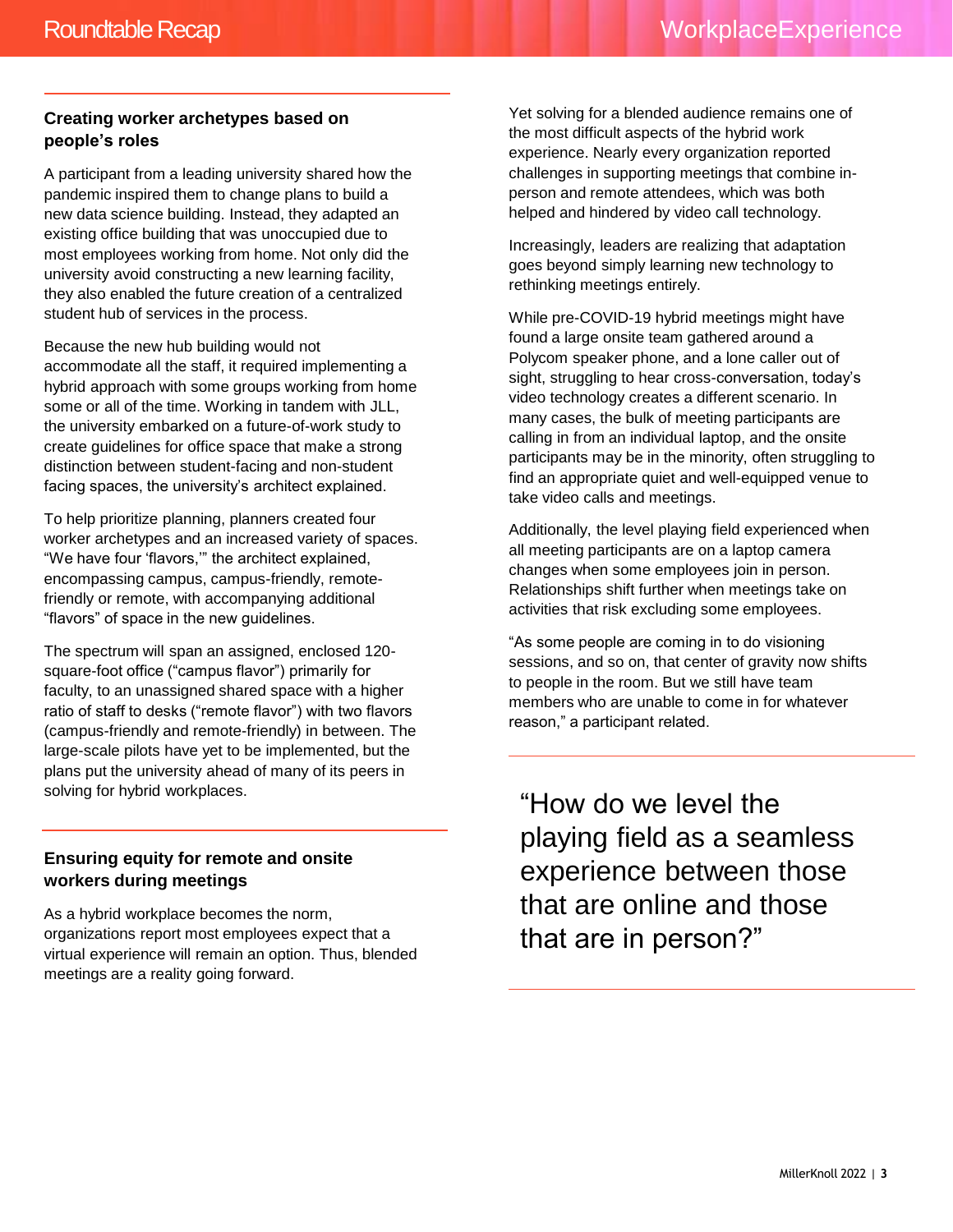Adjustments in audio, video and etiquette were some best practices participants were exploring to improve equity among all participants.

One solution shared was to use both a room camera and encourage in-person attendees to use their laptop. For the in-person portion of a blended meetings, faces may show up on one screen with content presented on a second monitor.

"As technology improves, you can read facial reactions better onscreen than in a full-room experience. So, we do both," described Kimberly Bombery Smith, senior director workplace strategy for MillerKnoll. Such an arrangement means that the whiteboard experience must adapt to virtual as well.

"I encourage the in-person employees to bring their laptops so that they have a visual of everyone's face as well as having the full-room camera so they can see the whiteboard exercise that we're doing."

Several participants echoed that they had a similar policy. If one person is attending virtually, everyone connects via laptop so faces appear right-sized on the screen rather than a tiny image around a table. Others were testing cameras within large rooms that rotate to focus on the speaker. Monitor size, placement and practices should also consider the individuals who may be uncomfortable speaking up on a screen, knowing that their face might appear enlarged to fit a wall-size monitor.

MillerKnoll shared that they had been workshopping some blended meeting scenarios and room settings, piloting spaces that are more effective as well as more inclusive and equitable. Options centered around varying table shapes, room layouts, furniture configurations and acoustics, including exploring centralized or distributed audio strategies.

"We must continue to think about the overall level of sound and explore it as an actual design element. We must bring it down as we are in a more amplified experience," explained Tracy Wymer, MillerKnoll vice president of workplace strategy, reminding participants that the pre-pandemic office was often a loud, distracting place. "When you use distributed audio, you can keep the overall volume down. People don't feel they have to shout at a centralized speaker or mic."



# **PROCESS**

#### **Simplifying and standardizing technology to create more seamless experiences**

While levels of tech agility varied at the beginning of the pandemic, COVID forced organizations to quickly become adept with different technology and connectivity, rapidly transitioning from occasional conference calls to daily video meetings with both onsite and remote participants.

At least two organizations committed to Microsoft Teams, finding a single tool would accommodate their room booking needs as well as connectivity. Based on positive piloting, one firm fit out every meeting room in North America with Teams technology.

Other organizations found creating simplified, universal technology standards was key to supporting varied teams. One ultimately settled on providing just a Wi-Fi source and power as they found, "The more different groups that are in a space, the harder that standardization becomes."

Another streamlined hardware. "Everyone that you'd like in your spaces has to be using the same tech, the same docking stations, so that they're untethered, and they're free to connect anywhere," he said. "If you can't make that investment, you won't have success."

One organization tried and quickly dropped virtual whiteboards, despite some employees leaning into the novelty of it. An executive admitted it was harder than initially expected, and many people were not willing to put in the time required for successful technical upskilling. Moreover, most leaders assumed the technology would rapidly change, anyway.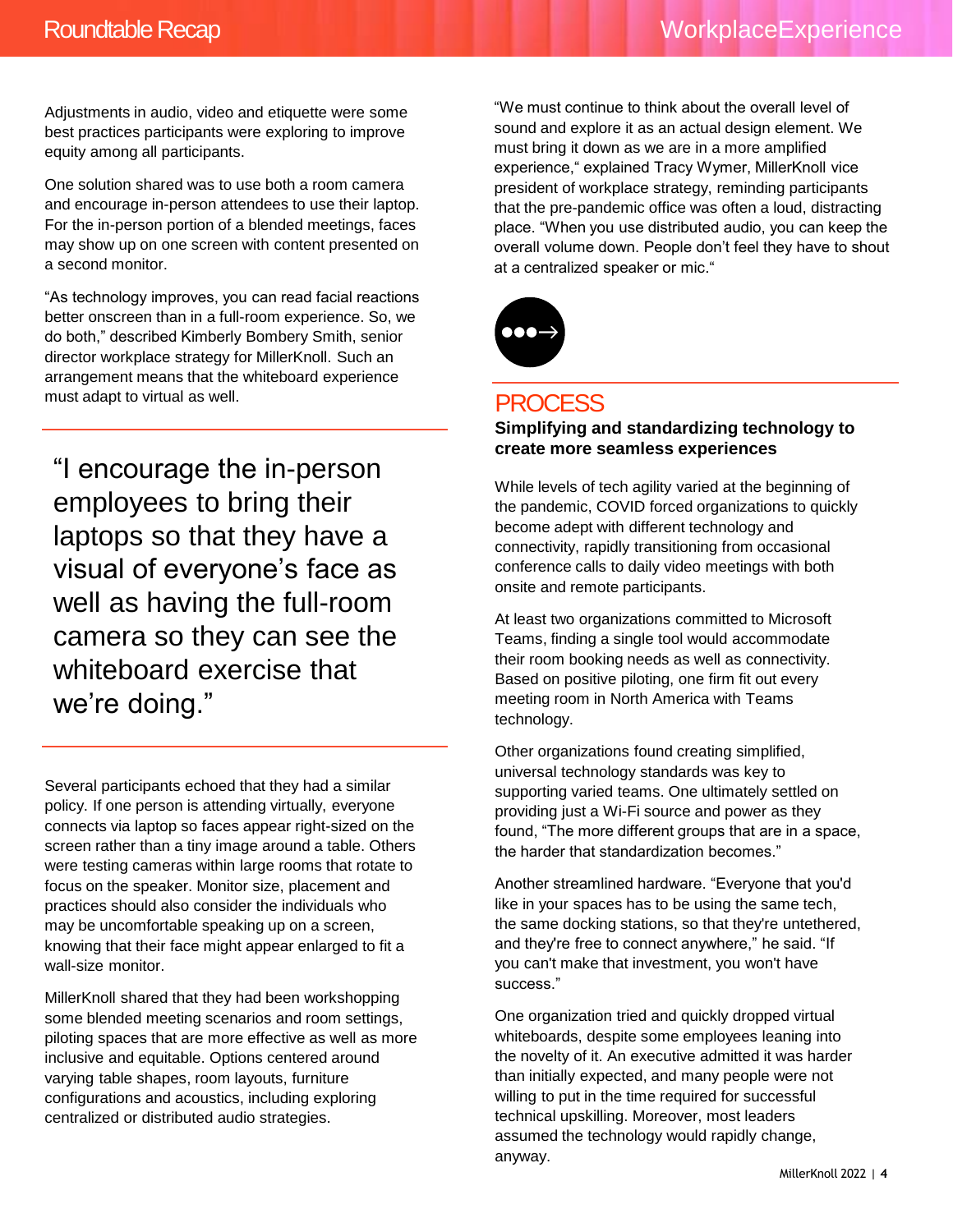

# **PLACE**

### **Creating flexible floorplans to support hybrid teams**

Leadership at a technology firm formerly subscribed to a traditional 1:1 desk-to-employee ratio and expected that employees be in the office daily – despite batch reports and other data that showed low levels of utilization.

The remote work experience during the pandemic changed their minds. They saw engineers were even more productive working from home, an option the teams had long requested in place of being onsite in the open office model they worked in.

Going forward, their hybrid model will be working in the office two or three days a week, with specific days determined by individual teams.

The organization is piloting a flexible neighborhood approach where teams are assigned a particular area of the floor and desks can be reserved via booking app by the day (currently) or two-hour increments (future). Additionally, they are piloting hybrid meeting spaces outfitted with new technology and furniture settings to support the people coming in a few times a week to collaborate with the large, distributed teams.

In the process, the tech firm quickly realized that comfortably seating in-person attendees and accommodating new meeting technology, including a large, centralized panoramic camera with multiple screens, required their largest meeting rooms, which will inform future planning.

## **Making the office a destination to draw employees back**

Pre-pandemic office utilization rates were less than ideal. Participants reported that they hovered at around 40 to 50% in their own offices, measured with tools ranging from booking apps to badge data to observation "with an old-school clipboard."

Herman Miller's space utilization trend data shows that, during the five busiest hours each day, workstations were only used, on average, 35% of the time.

A fundamental driver shaped nearly all the participants' thinking: the reimagined office must be a destination that draws people out of their home workspaces. Such was the strategy an energy firm used as they leaned in to an onsite-heavy model, and away from its former agile strategy. Leadership sought to move back to a 1:1 desk ratio and a fixed hybrid model in which all employees are expected in the office Monday, Tuesday and Thursday with the goal of building teamwork and collaboration.

Additional flexibility may come later as utilization metrics continue to inform planning. But one thing was certain. "This really cements that we're not shrinking our footprint," the firm's real estate leader said, though he expects it to ebb and flow with the size of the workforce.

In the meantime, the energy organization is investing in offices to create a high quality, inclusive environment that will entice employees back.

"We do believe in the theory of destination environment. So, we'd like our employees to be proud of their spaces. They have to be cool. They have to be a draw. Because you don't have to be there."

Whether the energy firm is an outlier or not, their path is clear. "We're doubling down and everybody's going to have a place to sit in an office. Whether they use it or not, we'll see," the energy organization's real estate leader added.